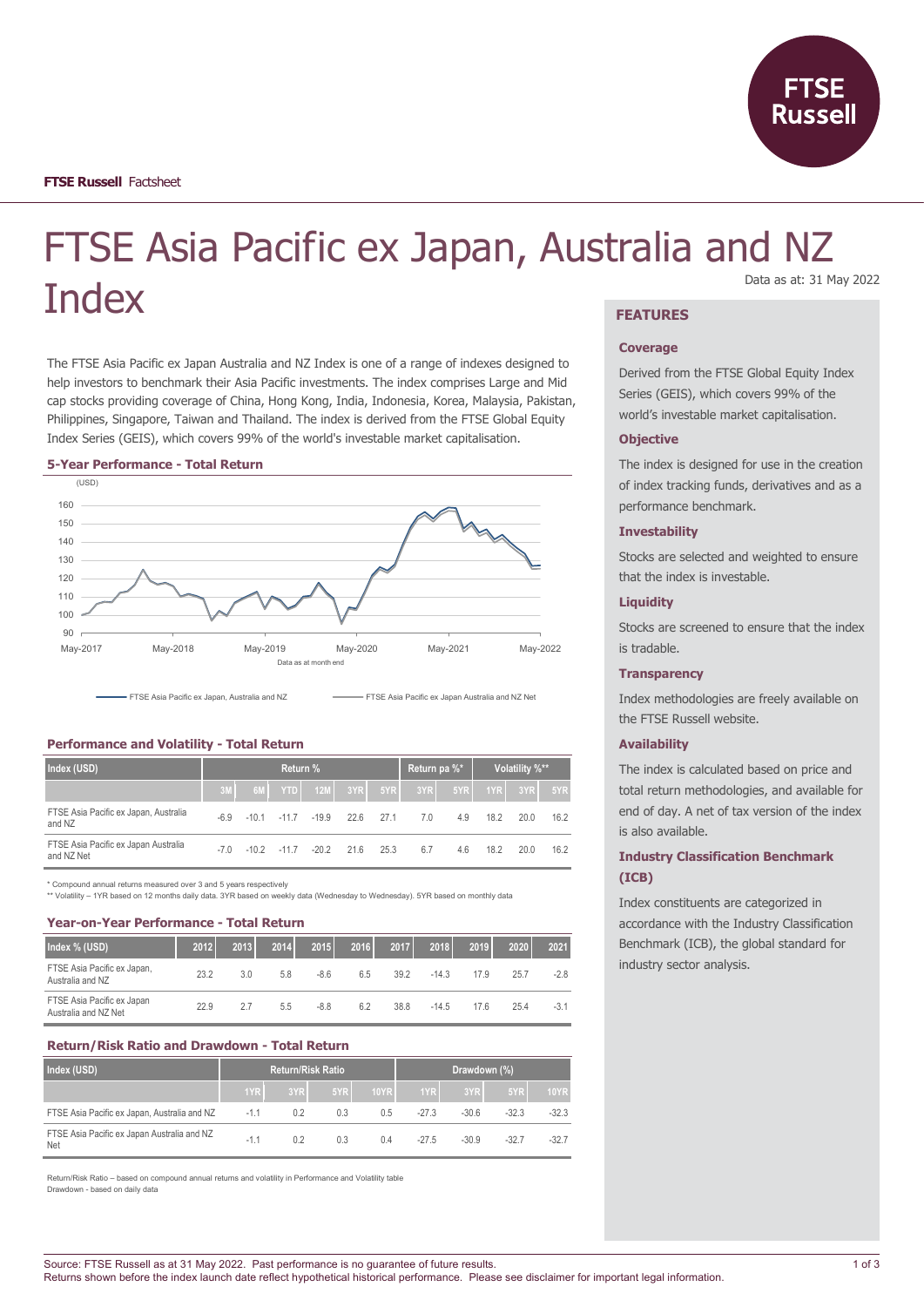# **Top 10 Constituents**

| <b>Constituent</b>                 | <b>Country</b> | <b>ICB Sector</b>                         | Net MCap (USDm) | Wgt % |
|------------------------------------|----------------|-------------------------------------------|-----------------|-------|
| Taiwan Semiconductor Manufacturing | Taiwan         | Technology Hardware and Equipment         | 463.021         | 7.23  |
| Tencent Holdings (P Chip)          | China          | Software and Computer Services            | 276,567         | 4.32  |
| Samsung Electronics                | Korea          | Technology Hardware and Equipment         | 256,895         | 4.01  |
| Alibaba Group Holding (P Chip)     | China          | <b>Retailers</b>                          | 174,402         | 2.73  |
| AIA Group Ltd.                     | Hong Kong      | Life Insurance                            | 124,734         | 1.95  |
| Reliance Industries                | India          | Oil Gas and Coal                          | 111.036         | 1.73  |
| Meituan Dianping (P Chip)          | China          | Software and Computer Services            | 92.610          | 1.45  |
| China Construction Bank (H)        | China          | <b>Banks</b>                              | 69.487          | 1.09  |
| Infosys                            | India          | Software and Computer Services            | 68.742          | 1.07  |
| Hong Kong Exchanges & Clearing     | Hong Kong      | Investment Banking and Brokerage Services | 54.815          | 0.86  |
| <b>Totals</b>                      |                |                                           | 1,692,309       | 26.44 |

# **ICB Supersector Breakdown**

| <b>ICB Code</b> | <b>ICB Supersector</b>                | No. of Cons | Net MCap (USDm) | Wgt %  |
|-----------------|---------------------------------------|-------------|-----------------|--------|
| 1010            | Technology                            | 205         | 1,910,470       | 29.85  |
| 1510            | Telecommunications                    | 64          | 181,998         | 2.84   |
| 2010            | <b>Health Care</b>                    | 162         | 244,836         | 3.83   |
| 3010            | <b>Banks</b>                          | 107         | 735,979         | 11.50  |
| 3020            | <b>Financial Services</b>             | 100         | 257,316         | 4.02   |
| 3030            | Insurance                             | 31          | 277,052         | 4.33   |
| 3510            | <b>Real Estate</b>                    | 111         | 274,035         | 4.28   |
| 4010            | Automobiles and Parts                 | 69          | 259,895         | 4.06   |
| 4020            | <b>Consumer Products and Services</b> | 92          | 247,403         | 3.87   |
| 4030            | Media                                 | 16          | 11,602          | 0.18   |
| 4040            | <b>Retailers</b>                      | 37          | 274,009         | 4.28   |
| 4050            | <b>Travel and Leisure</b>             | 47          | 95,421          | 1.49   |
| 4510            | Food Beverage and Tobacco             | 107         | 247,854         | 3.87   |
| 4520            | Personal Care Drug and Grocery Stores | 35          | 89,698          | 1.40   |
| 5010            | <b>Construction and Materials</b>     | 63          | 130,411         | 2.04   |
| 5020            | <b>Industrial Goods and Services</b>  | 239         | 404,572         | 6.32   |
| 5510            | <b>Basic Resources</b>                | 88          | 140,610         | 2.20   |
| 5520            | Chemicals                             | 84          | 129,772         | 2.03   |
| 6010            | Energy                                | 73          | 296,001         | 4.62   |
| 6510            | <b>Utilities</b>                      | 82          | 191,101         | 2.99   |
| <b>Totals</b>   |                                       | 1812        | 6,400,035       | 100.00 |

# **Country Breakdown**

| Country       | No. of Cons | Net MCap (USDm) | Wgt %  |
|---------------|-------------|-----------------|--------|
| China         | 1054        | 2,151,634       | 33.62  |
| Hong Kong     | 90          | 520,770         | 8.14   |
| India         | 193         | 995,931         | 15.56  |
| Indonesia     | 35          | 124,457         | 1.94   |
| Korea         | 161         | 901,408         | 14.08  |
| Malaysia      | 42          | 118,855         | 1.86   |
| Pakistan      | 4           | 1,234           | 0.02   |
| Philippines   | 29          | 55,114          | 0.86   |
| Singapore     | 39          | 215,732         | 3.37   |
| Taiwan        | 114         | 1,149,940       | 17.97  |
| Thailand      | 51          | 164,958         | 2.58   |
| <b>Totals</b> | 1812        | 6,400,035       | 100.00 |

# **INFORMATION**

### **Index Universe**

FTSE Global Equity Index Series

**Base Date**

# 31 May 2000

# **Base Value**

200

# **Investability Screen**

Actual free float applied and liquidity screened

### **Index Calculation**

End-of-day index available

### **End-of-Day Distribution**

Via FTP and email

### **Currency**

USD, EUR, GBP, JPY, Local

### **Review Dates**

Semi-annually in March and September